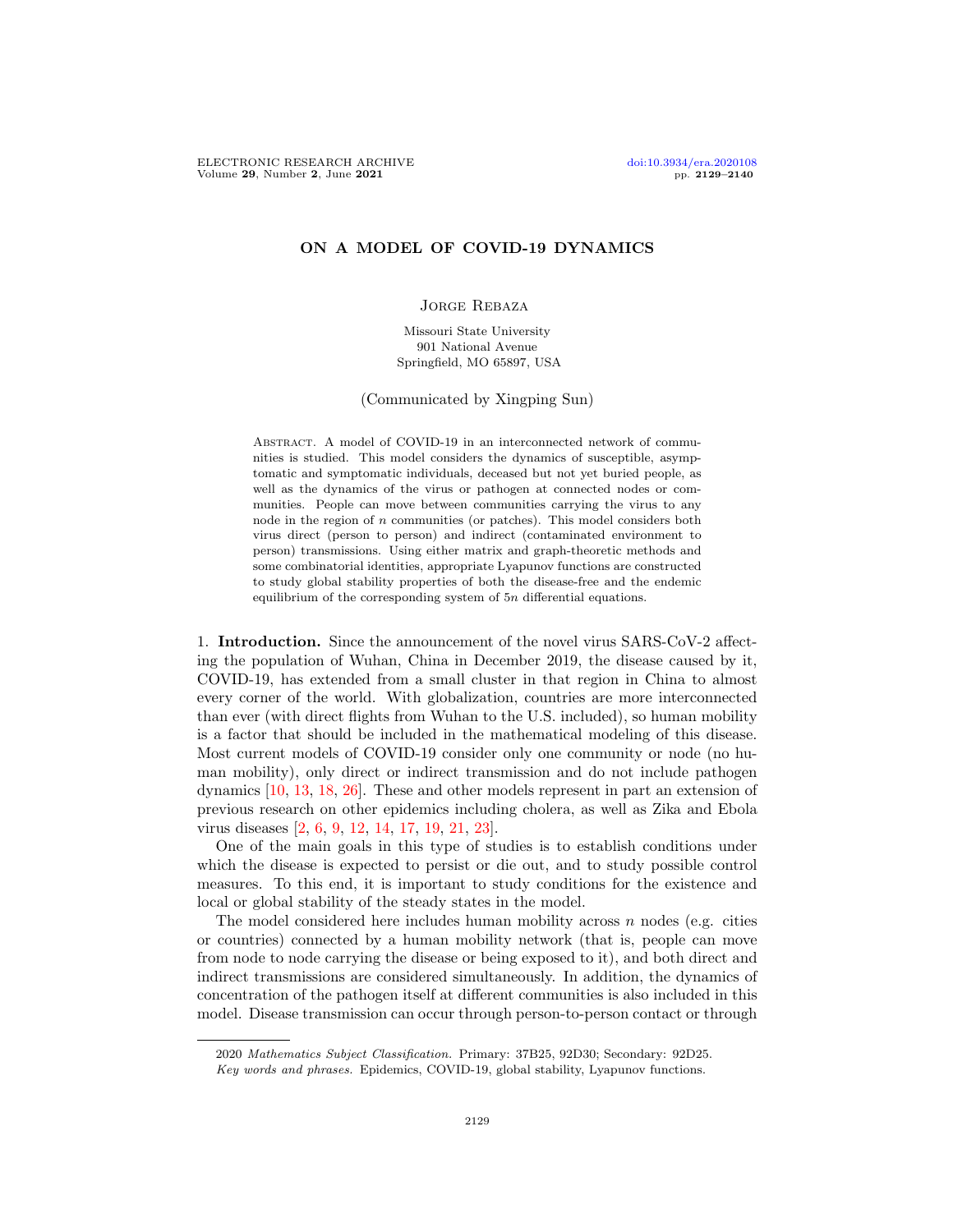## 2130 JORGE REBAZA

exposure to the virus in a local or visited community. The rate of exposure, contact and transmissibility vary with the parameters of the model. In practice, this is related to mitigation measures including travel restrictions, partial or complete isolation, social distancing, mask wearing, hand washing, and environment disinfection strategies. In this kind of network connectivity models, the condition that one or more of the individual basic reproduction numbers  $R_0^{(i)}$ ,  $i = 1, \ldots, n$  is greater than one, is neither sufficient nor necessary for an outbreak in the metacommunity to occur, and the disease can start even if the basic reproduction number of each community is less than one [\[9\]](#page-11-4).

As with similar mathematical models, conditions under which the disease is expected to spread or die out are related to the stability properties of the disease-free equilibrium point, and to the value of the basic reproduction number. Here we prove that for the corresponding system of 5n differential equations, if the basic reproduction number  $\mathcal{R}_0$  satisfies  $\mathcal{R}_0 \leq 1$ , then the disease-free equilibrium point is globally stable, and otherwise it is unstable, in which case an endemic equilibrium exists and is globally asymptotically stable. These stability properties are proved using matrix and graph-theoretic methods introduced in [\[16,](#page-11-11) [20\]](#page-11-12).

2. The model. Researchers are still learning about the dynamics of COVID-19, which has been affecting regions and countries around the world, especially China, USA, Europe and Latin America. In this theoretical model, we assume that people can move with certain freedom between the  $n$  nodes in the metacommunity, possibly carrying the disease and spreading it by direct person-to-person contact or by shedding the virus in the environment on a given node or community. Indirect transmission is then possible by exposure to contaminated surfaces at any given node. As noted in  $[4, 10, 27]$  $[4, 10, 27]$  $[4, 10, 27]$  $[4, 10, 27]$ , both asymptomatic and symptomatic carriers are able to spread the disease, although at different rates and probably at different timings of pathogen shedding. Therefore, we split infected people into asymptomatic and symptomatic variables, with distinct transmission probabilities, as well as distinct transition and shedding rates in this model. It is important to stress that in this work, asymptomatic refers to people carrying the virus but who never develop symptoms, while symptomatic refers to people also carrying the virus but showing mild to severe symptoms. It is also assumed that individuals leave their original community or node i with constant probabilities  $m<sub>S</sub>$  and  $m<sub>I</sub>$  for susceptibles and infectious (symptomatic and asymptomatic) respectively, reach their target node  $j$ with a probability  $Q_{ij}$  and come back to node i. It is natural to assume that the graph  $\Gamma(Q)$  is strongly connected, meaning that people can move from any node to any other node in the network. Then, the matrix  $Q$  describing the connections between communities is stochastic, with  $Q_{ii} = 0$  for each  $i = 1, \ldots, n$ . An explicit definition of Q following a gravity model (relative attraction of communities - related to population size and distance between communities) is given in [\[9\]](#page-11-4).

We let  $S_i$ ,  $A_i$ ,  $I_i$ ,  $D_i$  and  $V_i$  represent the population densities of susceptibles, asymptomatic, symptomatic, disease-induced deceased but not yet buried, and virus concentration respectively at the *i*-th community, with  $i = 1, ..., n$ . With the virus currently moving its epicenter from the US and Europe to Latin America and probably later to Africa, it is important to consider the increased possibility of virus transmission by infected deceased people in the days before their burial (see e.g. [\[3,](#page-10-3) [8\]](#page-10-4)). With all parameters being positive, and all variables nonnegative, the corresponding system of 5n differential equations is: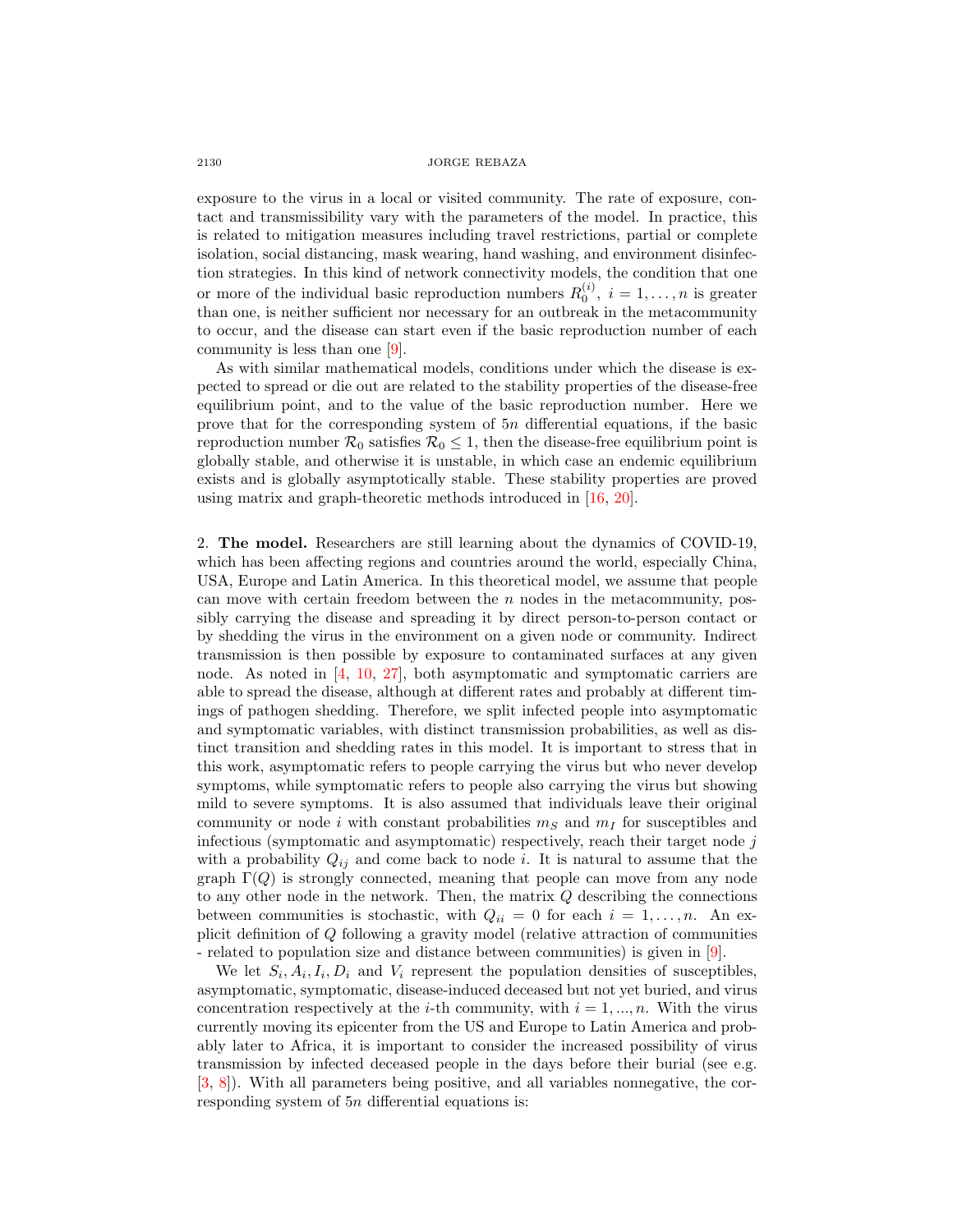<span id="page-2-0"></span>
$$
S'_{i} = \Lambda_{i} - \left[ (1 - m_{s}) \alpha_{i} p(E_{i}) + m_{s} \sum_{j=1}^{n} Q_{ij} \alpha_{j} p(E_{j}) \right] S_{i}
$$
  
\n
$$
- \left[ (1 - m_{s}) \beta_{i} g(V_{i}) + m_{s} \sum_{j=1}^{n} Q_{ij} \beta_{j} g(V_{j}) \right] S_{i} - \mu S_{i}
$$
  
\n
$$
A'_{i} = \theta \left[ (1 - m_{s}) \alpha_{i} p(E_{i}) + m_{s} \sum_{j=1}^{n} Q_{ij} \alpha_{j} p(E_{j}) \right] S_{i}
$$
  
\n
$$
+ \theta \left[ (1 - m_{s}) \beta_{i} g(V_{i}) + m_{s} \sum_{j=1}^{n} Q_{ij} \beta_{j} g(V_{j}) \right] S_{i} - \phi_{i} A_{i}
$$
  
\n
$$
I'_{i} = (1 - \theta) \left[ (1 - m_{s}) \alpha_{i} p(E_{i}) + m_{s} \sum_{j=1}^{n} Q_{ij} \alpha_{j} p(E_{j}) \right] S_{i}
$$
  
\n
$$
+ (1 - \theta) \left[ (1 - m_{s}) \beta_{i} g(V_{i}) + m_{s} \sum_{j=1}^{n} Q_{ij} \beta_{j} g(V_{j}) \right] S_{i} - \tilde{\phi}_{i} I_{i}
$$
  
\n
$$
D'_{i} = \tilde{\xi}_{i} I_{i} - \mu_{D} D_{i}
$$
  
\n
$$
V'_{i} = p_{i} \left[ (1 - m_{I})(\lambda A_{i} + I_{i}) + \tilde{\lambda} D_{i} + \sum_{j=1}^{n} m_{I} Q_{ji} (\lambda A_{j} + I_{j}) \right] - \mu_{V} V_{i},
$$

where  $\Lambda_i$  is the constant recruitment into the *i*-th community, and the function  $p(E_i) = p(A_i, I_i, D_i) = \frac{\tau A_i + I_i + \tilde{\tau} D_i}{H_i}$  is the probability of direct transmission;  $\tau$  and  $\tilde{\tau}$ <br>represent the transmissibility of asymptomatic and doed but not yet buried represe. represent the transmissibility of asymptomatic and dead but not yet buried respectively to susceptible people;  $H_i$  is a constant bound on the total population in the *i*-th community;  $\alpha_i$  is the rate of direct transmission in node *i*,  $g(V_i) = \frac{V_i}{K + V_i}$  (where  $K$  is the half-saturation constant) is the probability of indirect transmission; that is, the probability of becoming infected due to exposure to the virus in node  $i; \beta_i$  is the rate of exposure to virus-contaminated environment;  $\mu$  is the natural human death rate;  $\phi_i = \gamma_i + \xi_i + \mu$  represents the rates of recovery, disease-induced and natural death respectively of asymptomatic people in node *i*; similarly for  $\phi_i = \tilde{\gamma}_i + \tilde{\xi}_i + \mu$ with respect to symptomatic people;  $\theta$  represents the fraction of asymptomatic infections;  $p_i$  is the rate at which virus is released by infected individuals into the environment (in the air or on surfaces) in node i, with  $\lambda$  and  $\overline{\lambda}$  representing the different contributions of asymptomatic and deceased but not yet buried humans to virus concentration as compared to symptomatic ones;  $\mu_V$  is the rate of death of the virus (not anymore viable or capable of infection);  $1/\mu_D$  is the mean time from COVID-19 death to burial. For some appropriate estimates of the values of some of these parameters, see [\[10,](#page-11-0) [13,](#page-11-1) [26\]](#page-11-3).

Thus, according to model [\(1\)](#page-2-0), susceptible individuals can get infected via direct or indirect transmission in any given community (including their own) where infected people or contaminated surfaces are present. If infected, they move to asymptomatic or symptomatic stage, from which they either recover (most of them) or die of natural or induced-disease causes. Infected individuals are able to shed the virus in their own community and in communities they visit.

Denoting  $N_i = S_i + A_i + I_i$ , for  $i = 1, ..., n$ , we get  $N'_i \leq \Lambda_i - \mu N_i$ , and using a differential inequality in Section I.6 in [\[11\]](#page-11-14), one can show that  $N_i \leq \frac{\Lambda_i}{\Lambda_i}$  $\frac{u_i}{\mu}=:H_i.$ Similarly, if we let  $M_i = \max_{A_i, I_i \in [0, H_i]} (1 - m_I)(\lambda A_i + I_i) + \sum_{i=1}^n$  $j=1$  $m_I Q_{ji}(\lambda A_j + I_j)$ , we get  $V_i' \leq M_i - \mu_V V_i$ , and therefore we get  $V_i \leq \frac{M_i}{\mu_V}$  $\frac{M_i}{\mu_V}$ . In the equation for  $D'_i$  in [\(1\)](#page-2-0), we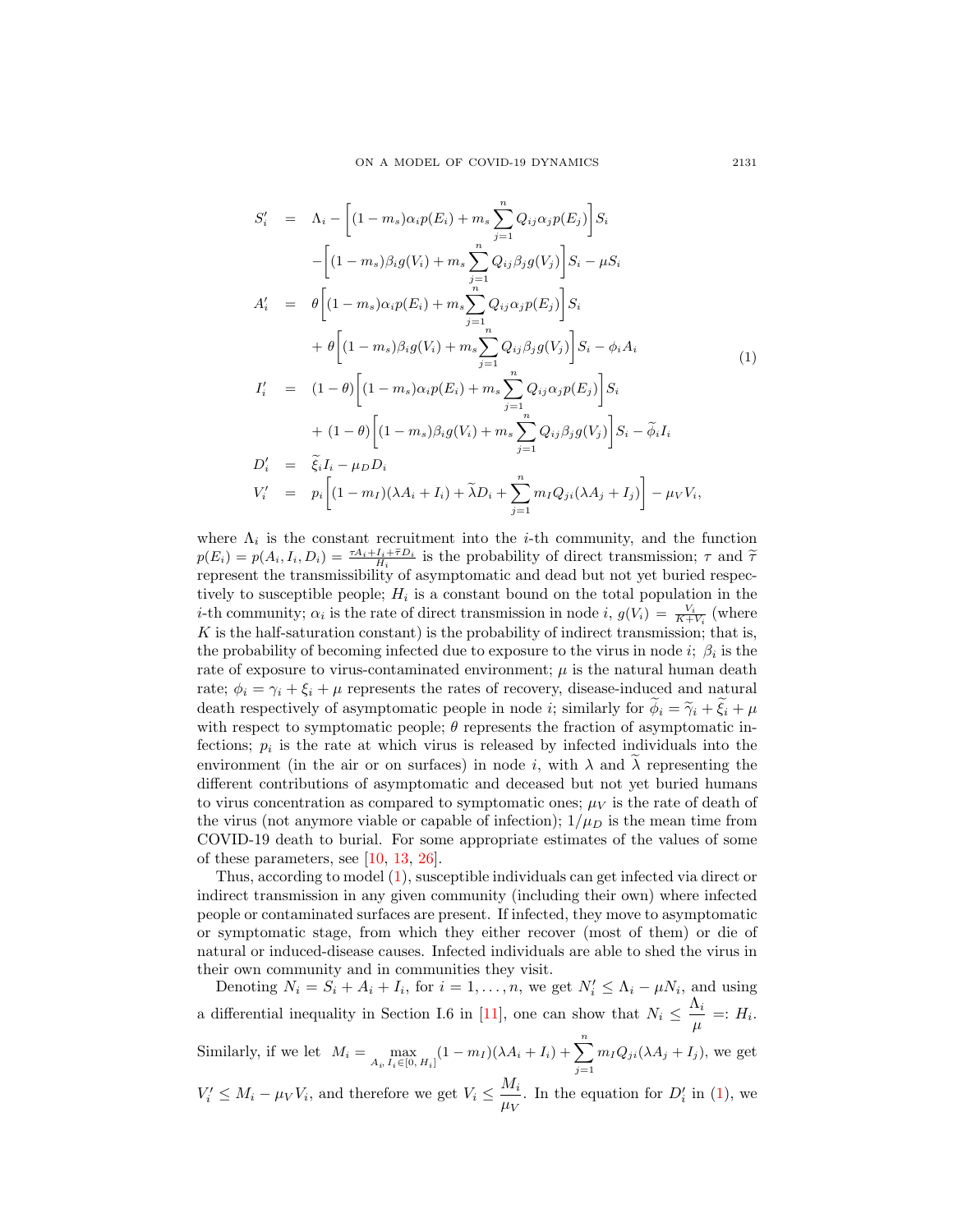2132 JORGE REBAZA

get  $D_i' \leq \tilde{\xi}_i H_i - \mu_D D_i$  and hence  $D_i \leq \frac{\xi_i H_i}{\mu_D}$  $\frac{u^{i+1}}{\mu_D}$  =:  $L_i$ . Thus, the feasible region for model [\(1\)](#page-2-0) is:

<span id="page-3-0"></span>
$$
\Gamma = \left\{ (S, A, I, D, V) \in R_+^{5n} : N_i \le H_i, D_i \le L_i, V_i \le \frac{M_i}{\mu_V}, i = 1, ..., n \right\}.
$$
 (2)

Observe that if we write system [\(1\)](#page-2-0) as  $z'_{i} = F_{i}(z)$ , with  $i = 1, ..., 5n$ , then  $z_{i} = 0$ clearly implies  $F_i(z) \geq 0$ , and hence the nonnegative cone  $(z_i \geq 0, i = 1, \ldots, 5n)$ is invariant. This means the feasible region  $\Gamma$  in [\(2\)](#page-3-0) is compact and (positively) invariant.

System [\(1\)](#page-2-0) has a unique disease-free equilibrium point (DFE):

<span id="page-3-1"></span>
$$
E^{0} = (S_{i}^{0}, A_{i}^{0}, I_{i}^{0}, D_{i}^{0}, V_{i}^{0}) = \left(\frac{\Lambda_{i}}{\mu}, 0, 0, 0, 0\right) \in R_{+}^{5n}.
$$
 (3)

The system also has an endemic equilibrium point, which will be discussed in Section [4.](#page-5-0)

<span id="page-3-2"></span>3. Global stability analysis of the DFE. In this section, we establish conditions under which the disease will persist or die out. In addition to the roles played by the problem parameters and by the density or concentration of each population (people and virus), the mobility of infected people throughout the network also plays a key role. We start by studying the stability properties of the disease-free equilibrium [\(3\)](#page-3-1).

To study global stability of the DFE, we can write system [\(1\)](#page-2-0) as a compartmental model, by splitting the variables into two compartments: a disease compartment  $x \in \mathbb{R}^{4n}$  and a nondisease compartment  $y \in \mathbb{R}^{n}$ :

$$
x = [A_1, ..., A_n, I_1, ..., I_n, D_1, ..., D_n, V_1, ..., V_n]^T, \text{ and } y = [S_1, ..., S_n]^T
$$
  
For  $i = 1, ..., n$ , denote  

$$
R_i = (1 - m_s)\alpha_i p(E_i) + m_s \sum_{j=1}^n Q_{ij} \alpha_j p(E_j), \quad T_i = (1 - m_s)\beta_i g(V_i) + m_s \sum_{j=1}^n Q_{ij} \beta_j g(V_j),
$$

and  $h_i = p_i \left[ (1 - m_I)(\lambda A_i + I_i) + \tilde{\tau} D_i + \right]$  $\sum_{n=1}^{\infty}$  $j=1$  $m_I Q_{ji} (\lambda A_j + I_j)$ . Then, we let

$$
\mathcal{F}(x,y) = \begin{bmatrix}\n\theta R_1 S_1 + \theta T_1 S_1 \\
\vdots \\
\theta R_n S_n + \theta T_n S_n \\
(1-\theta) R_1 S_1 + (1-\theta) T_1 S_1 \\
\vdots \\
\theta R_n S_n + (1-\theta) T_n S_n \\
\vdots \\
\theta R_n S_n + (1-\theta) T_n S_n \\
\vdots \\
\theta R_n I_n \\
\vdots \\
\theta R_n I_n \\
\vdots \\
\theta R_n I_n \\
\vdots \\
\theta R_n I_n \\
\vdots \\
\theta R_n I_n \\
\vdots \\
\theta R_n I_n \\
\vdots \\
\theta R_n I_n \\
\vdots \\
\theta R_n I_n \\
\vdots \\
\theta N V_1 \\
\vdots \\
\theta N V_1 \\
\vdots \\
\theta N V_1 \\
\vdots \\
\theta N V_1 \\
\vdots \\
\theta N V_1 \\
\vdots \\
\theta N V_2\n\end{bmatrix}
$$

.

In general, one denotes with each entry  $\mathcal{F}_i$  the rate secondary infections increase the *i*-th disease compartment, and with  $V_i$  the rate disease progression, death and recovery decrease in the  $i$ -th compartment  $[25]$ . Also note that all the conditions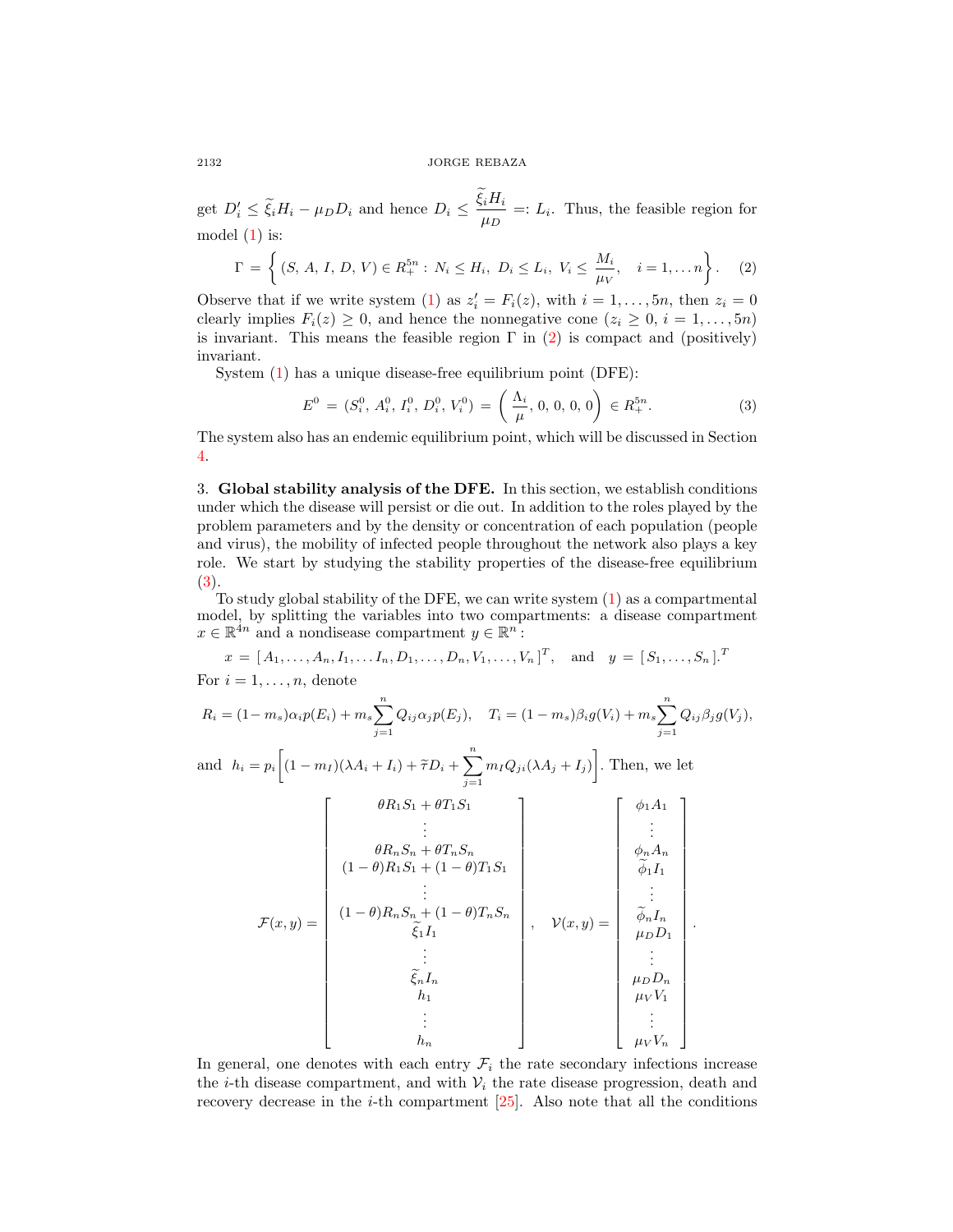$\sum V_i(x, y) \geq 0$ , for  $i = 1, ..., 4n$  hold. in [\[20\]](#page-11-12):  $\mathcal{F}_i(0, y) = 0, \mathcal{V}_i(0, y) = 0, \mathcal{F}_i(x, y) \geq 0, \mathcal{V}_i(x, y) \leq 0$  when  $x_i = 0$ , and

With this notation, model [\(1\)](#page-2-0) can be split into disease/nondisease systems:

$$
x' = \mathcal{F}(x, y) - \mathcal{V}(x, y), \qquad y' = \mathcal{G}(x, y). \tag{4}
$$

Denote  $y_0 = (\frac{\Lambda_1}{\mu}, \cdots, \frac{\Lambda_n}{\mu}).$  Then, following [\[20,](#page-11-12) [24\]](#page-11-16), we let

$$
F = \left[\frac{\partial \mathcal{F}_i}{\partial x_j}(0, y_0)\right], \text{ and } V = \left[\frac{\partial V_i}{\partial x_j}(0, y_0)\right], \qquad 1 \le i, j \le 4n. \tag{5}
$$

Thus, the matrices  $F$  and  $V$  have the following form

$$
F = \begin{bmatrix} \theta C_1 & \theta C_2 & \theta C_3 & \theta C_4 \\ (1 - \theta)C_1 & (1 - \theta)C_2 & (1 - \theta)C_3 & (1 - \theta)C_4 \\ 0 & \tilde{D} & 0 & 0 \\ C_5 & C_6 & \tilde{\tau}I & 0 \end{bmatrix},
$$

$$
V = \begin{bmatrix} \text{diag}(\phi_1, \dots, \phi_n) & \text{diag}(\tilde{\phi}_1, \dots, \tilde{\phi}_n) & \text{diag}I \\ & & \mu_D I & \mu_B I \end{bmatrix},
$$

where each  $C_i$  ( $i = 1, ..., 6$ ) is a positive, square matrix of order n, I represents the  $n \times n$  identity matrix, and  $\tilde{D} = diag(\tilde{\xi}_1, \ldots, \tilde{\xi}_n)$ . Thus, we have  $F \geq 0, V$  is invertible, and also  $V^{-1} \geq 0$ .

The basic reproduction number  $\mathcal{R}_0$  of [\(1\)](#page-2-0), defined as the expected number of secondary cases produced by an infected individual in a completely susceptible population [\[7,](#page-10-5) [24\]](#page-11-16), is the spectral radius  $\rho$  of the Next Generation Matrix (NGM):  $\mathcal{R}_0 = \rho (F\dot{V}^{-1})$ . On the other hand, one can readily see that the matrix  $V^{-1}\dot{F}$ is nonnegative and irreducible, guaranteeing that  $\mathcal{R}_0$  is a positive eigenvalue of  $V^{-1}F$  (and of  $FV^{-1}$ ) and that there exists a positive left eigenvector  $\omega$  of  $V^{-1}F$ corresponding to  $\mathcal{R}_0$  [\[1\]](#page-10-6). This eigenvector  $\omega$  will be used in the definition of a Lyapunov function below, which in turn is used to prove the following stability result.

<span id="page-4-0"></span>**Theorem 3.1.** If  $\mathcal{R}_0 \leq 1$ , then the disease-free equilibrium point  $E^0$  [\(3\)](#page-3-1) is globally asymptotically stable  $(GAS)$  in  $\Gamma$ .

Proof. Following the matrix-theoretic method in [\[20\]](#page-11-12), we set

$$
f(x, y) := (F - V)x - \mathcal{F}(x, y) + \mathcal{V}(x, y).
$$

Thus,  $f(x, y)$  is the vector

$$
\begin{bmatrix}\n\theta R_1 (S_1^0 - S_1) + \theta [(1 - m_S)\beta_1 V_1 (\frac{S_1^0}{K} - \frac{S_1}{K + V_1}) + m_S \sum_{j=1}^n Q_{1j}\beta_j V_j (\frac{S_1^0}{K} - \frac{S_1}{K + V_j})] \\
\vdots \\
\theta R_n (S_n^0 - S_n) + \theta [(1 - m_S)\beta_n V_n (\frac{S_n^0}{K} - \frac{S_n}{K + V_n}) + m_S \sum_{j=1}^n Q_{nj}\beta_j V_j (\frac{S_n^0}{K} - \frac{S_n}{K + V_j})] \\
(1 - \theta) R_1 (S_1^0 - S_1) + (1 - \theta) [(1 - m_S)\beta_1 V_1 (\frac{S_1^0}{K} - \frac{S_1}{K + V_1}) + m_S \sum_{j=1}^n Q_{1j}\beta_j V_j (\frac{S_1^0}{K} - \frac{S_1}{K + V_j})] \\
\vdots \\
(1 - \theta) R_n (S_n^0 - S_n) + (1 - \theta) [(1 - m_S)\beta_n V_n (\frac{S_n^0}{K} - \frac{S_n}{K + V_n}) + m_S \sum_{j=1}^n Q_{nj}\beta_j V_j (\frac{S_n^0}{K} - \frac{S_n}{K + V_j})] \\
0 \\
\vdots \\
0\n\end{bmatrix}
$$

.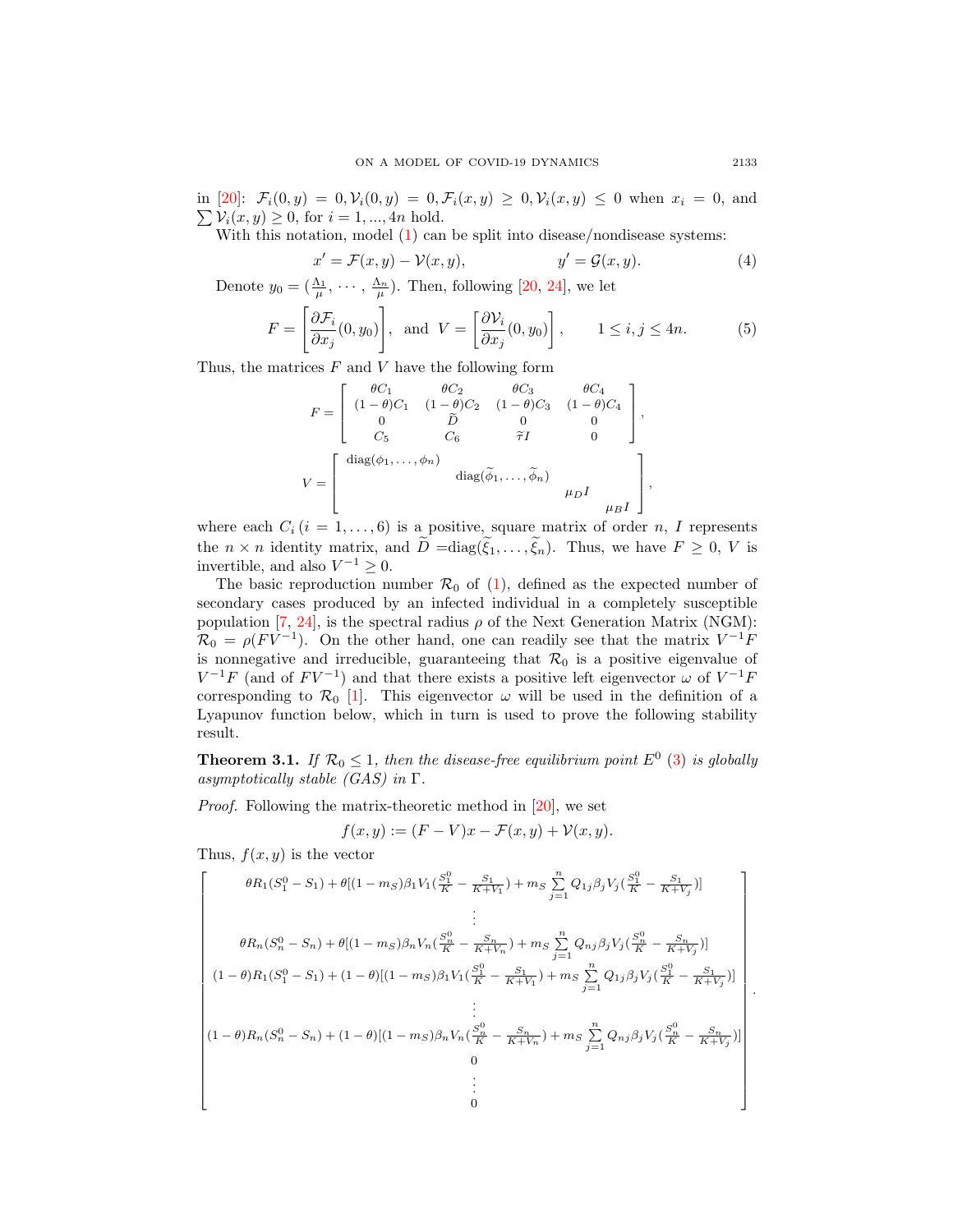Observe that  $f(x, y) \geq 0$ . Then, by applying Theorem 2.1 in [\[20\]](#page-11-12), we see that

$$
D = \omega^T V^{-1} x
$$

is a Lyapunov function for [\(1\)](#page-2-0) in Γ, when  $\mathcal{R}_0 \leq 1$ . To prove global stability, first consider  $\mathcal{R}_0$  < 1. One can verify that the *n*-dimensional disease-free system associated to [\(1\)](#page-2-0) has a unique equilibrium point  $y_0 = (\frac{\Lambda_1}{\mu}, \cdots, \frac{\Lambda_n}{\mu})$ , and that this equilibrium point is GAS in  $R^n_+$ . One can also see that  $f(0, y) = 0$  in  $\Gamma$ . Then, applying the first part of Theorem 2.2 in [\[20\]](#page-11-12), we conclude that if  $\mathcal{R}_0 < 1$ , the DFE [\(3\)](#page-3-1) is GAS in Γ.

Now let  $\mathcal{R}_0 = 1$ . Observe that

 $D' = \omega^T V^{-1} x' = \omega^T V^{-1} (F - V) x - \omega^T V^{-1} f(x, y) = (\mathcal{R}_0 - 1) \omega^T x - \omega^T V^{-1} f(x, y).$ 

Then,  $D' = 0$  implies  $f(x, y) = 0$ , as  $\omega$  is strictly positive and all diagonal entries of  $V^{-1}$  are also strictly positive. Then, we get  $S_i = S_i^0$  and  $V_i = 0 = V_i^0$ , for  $i = 1, \ldots, n$  – see notation in [\(3\)](#page-3-1). One can show that the remaining 3n-dimensional system in  $A_i, I_i$  and  $D_i$  has the unique equilibrium  $(A_i^0, I_i^0, D_i^0) = (0, 0, 0) \in R^{3n}$ , and that this equilibrium is GAS in  $R_+^{3n}$ . But we already have  $S_i = S_i^0$  and  $V_i = V_i^0$ ; thus, the largest and only invariant set where  $D' = 0$  is the DFE. Using LaSalle's invariance principle, one concludes that the DFE [\(3\)](#page-3-1) is GAS in  $\Gamma$ , when  $\mathcal{R}_0 = 1$ .  $\Box$ 

Existence of an Endemic Equilibrium. In Theorem [3.1,](#page-4-0) we proved that if  $\mathcal{R}_0 \leq 1$ , then the disease-free equilibrium point (DFE) is globally asymptotically stable in the given feasible region  $\Gamma$ . When this condition is reversed; that is, when we instead have  $\mathcal{R}_0 > 1$ , the DFE loses stability (see e.g. Theorem 2 in [\[24\]](#page-11-16), or Theorem 1 in  $[25]$ ). As noted in the proof of Theorem 2.2 in  $[20]$ , this instability implies uniform persistence of  $(1)$ , and by Theorem D.3 in  $[22]$ , the invariance of Γ and the uniform persistence imply the existence of an endemic equilibrium (EE). We will denote this endemic equilibrium point of  $(1)$  as

<span id="page-5-1"></span>
$$
E^* := (S_i^*, A_i^*, I_i^*, D_i^*, V_i^*) \in R_+^{5n}.
$$
\n
$$
(6)
$$

In Theorem [4.2](#page-6-0) below, we show that the condition  $\mathcal{R}_0 > 1$  also implies that the EE is globally asymptotically stable.

<span id="page-5-0"></span>4. Global stability of endemic equilibrium. To study global stability of the EE  $(6)$ , we use a graph-theoretic method as presented in [\[20\]](#page-11-12). First, we summarize some basic terminology and results from [\[16,](#page-11-11) [20\]](#page-11-12) on directed graphs, including a technique for the construction of a Lyapunov function.

Given a weighted digraph  $\Gamma(A)$  with p vertices, the  $p \times p$  weight matrix A is defined with  $a_{ij} > 0$  equal to the weight of arc  $(j, i)$  if it exists, and  $a_{ij} = 0$ otherwise. The Laplacian L of  $\Gamma(A)$  is defined as

$$
l_{ij} = \begin{cases} -a_{ij}, & i \neq j, \\ \sum_{k \neq i} a_{ik}, & i = j. \end{cases}
$$

Let  $c_i$  be the cofactor of  $l_{ii}$ . If  $\Gamma(A)$  is strongly connected, then  $c_i > 0$ , for all  $i = 1, \ldots, p$ . The following combinatorial identities are useful in finding explicit expressions for  $c_i$ :

If  $a_{ij} > 0$  and the out-degree of vertex j satisfies  $d^+(j) = 1$ , for some i, j, then

$$
c_i a_{ij} = \sum_{k=1}^{p} c_j a_{jk}.
$$
 (7)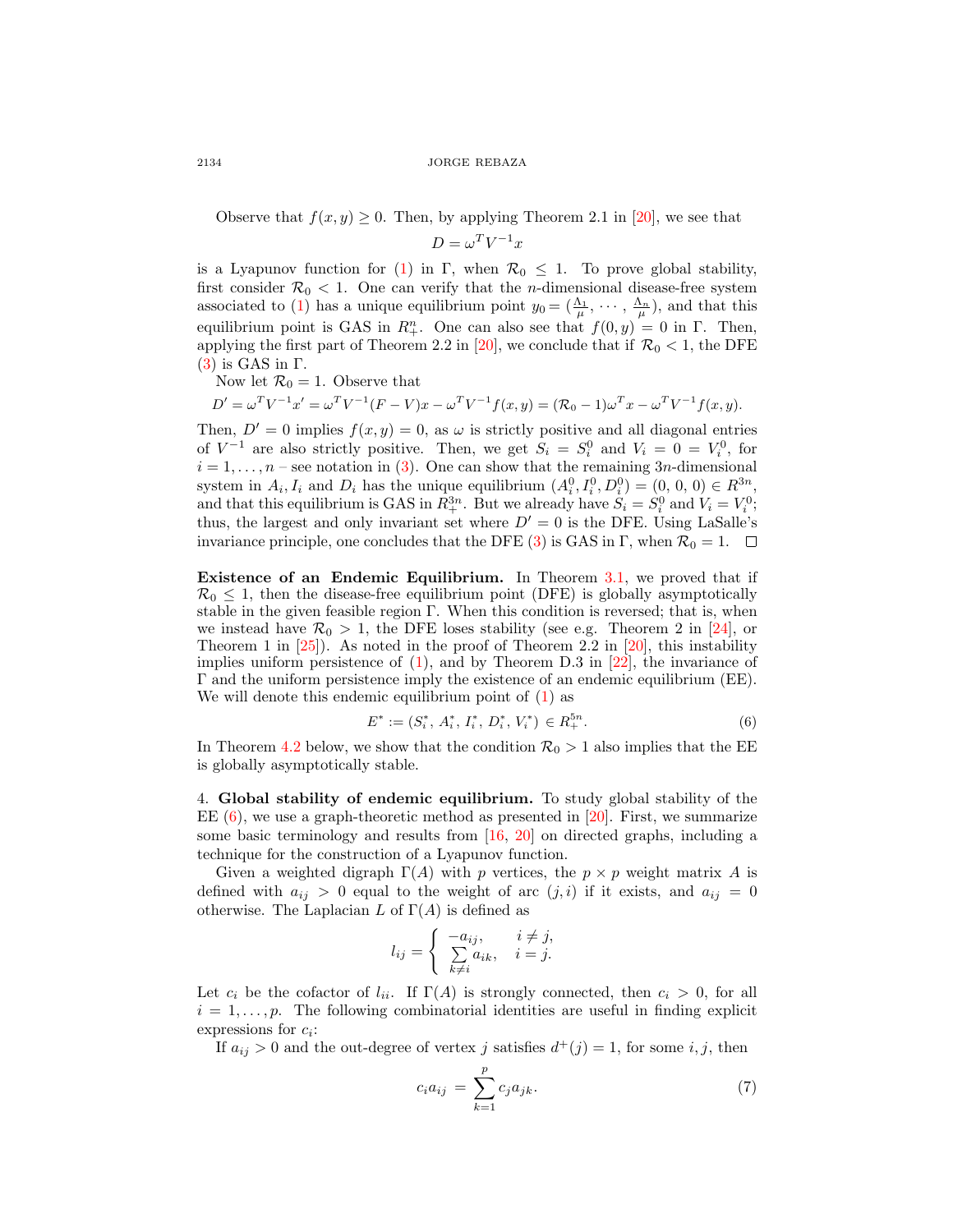If  $a_{ij} > 0$  and the in-degree of vertex i satisfies  $d^-(i) = 1$ , for some i, j, then

<span id="page-6-2"></span>
$$
c_i a_{ij} = \sum_{k=1}^{p} c_k a_{ki}.
$$
 (8)

The following theorem provides a graph-theoretic technique to construct a Lyapunov function D.

**Theorem 4.1.** [\[16,](#page-11-11) [20\]](#page-11-12) For a given open set  $E \subset R^m$ , and a function  $f : E \to R^m$ , consider the system

<span id="page-6-1"></span>
$$
\dot{z} = f(z),\tag{9}
$$

and assume that

(i) There exist functions  $Q_i : E \to R$ ,  $G_{ij} : E \to R$ , and constants  $a_{ij} \geq 0$  such that

$$
Q'_{i} = Q'_{i}|_{(9)} \le \sum_{j=1}^{p} a_{ij} G_{ij}(z),
$$
 with  $z \in E, i = 1,..., p,$ 

(ii) Each directed cycle C of  $\Gamma(A)$  satisfies

$$
\sum_{(s,r)\in S(C)} G_{rs}(z) \le 0, \quad z \in E,
$$

where  $S(C)$  denotes the set of all arcs in C.

Then, there exist constants  $c_i \geq 0$ ,  $i = 1, \ldots, p$  (as defined above), such that the function

$$
Q(z) = \sum_{i=1}^{p} c_i Q_i(z)
$$

satisfies  $Q' \mid_{(9)} \leq 0$  $Q' \mid_{(9)} \leq 0$  $Q' \mid_{(9)} \leq 0$ ; that is,  $Q(z)$  is a Lyapunov function for (9).

With these tools at hand, we can give a result on global stability of the endemic equilibrium of system [\(1\)](#page-2-0). In the theorem below, we use the functions  $p(E_i)$  and  $g(V_i)$  as defined in [\(1\)](#page-2-0). We also use the following notations:

$$
b_{ij} = \begin{cases} (1 - ms)\alpha_i, & j = i \\ msQ_{ij}\alpha_j, & j \neq i \end{cases}, \quad c_{ij} = \begin{cases} (1 - ms)\beta_i, & j = i \\ msQ_{ij}\beta_j, & j \neq i, \end{cases}
$$

and  $h_i$  as in Section [3.](#page-3-2)

<span id="page-6-0"></span>**Theorem 4.2.** If  $\mathcal{R}_0 > 1$ , then, the EE of system [\(1\)](#page-2-0) is unique and globally asymptotically stable  $(GAS)$  in int  $(\Gamma)$ .

*Proof.* For  $i = 1, \ldots, n$ , define

$$
Q_i = S_i - S_i^* - S_i^* \ln\left(\frac{S_i}{S_i^*}\right) + A_i - A_i^* - A_i^* \ln\left(\frac{A_i}{A_i^*}\right) + I_i - I_i^* - I_i^* \ln\left(\frac{I_i}{I_i^*}\right).
$$

Then, taking derivatives, and solving for  $\Lambda_i$ ,  $\phi_i$  and  $\phi_i$  at the equilibrium equations in  $(1)$ , we have

$$
Q'_{i} = \left(1 - \frac{S_{i}^{*}}{S_{i}}\right) S'_{i} + \left(1 - \frac{A_{i}^{*}}{A_{i}}\right) A'_{i} + \left(1 - \frac{I_{i}^{*}}{I_{i}}\right) I'_{i}
$$
  
\n
$$
= \left(1 - \frac{S_{i}^{*}}{S_{i}}\right) \left[\sum_{j=1}^{n} b_{ij} (S_{i}^{*} p(E_{j}^{*}) - S_{i} p(E_{j})) + \sum_{j=1}^{n} c_{ij} (S_{i}^{*} g(V_{j}^{*}) - S_{i} g(V_{j})) - \mu (S_{i} - S_{i}^{*})\right]
$$
  
\n
$$
+ \left(1 - \frac{A_{i}^{*}}{A_{i}}\right) \left[\theta \sum_{j=1}^{n} b_{ij} (S_{i} p(E_{j}) - S_{i}^{*} p(E_{j}^{*}) \frac{A_{i}}{A_{i}^{*}}) + \theta \sum_{j=1}^{n} c_{ij} (S_{i} g(V_{j}) - S_{i}^{*} g(V_{j}^{*}) \frac{A_{i}}{A_{i}^{*}})\right]
$$
  
\n
$$
+ \left(1 - \frac{I_{i}^{*}}{I_{i}}\right) \left[(1 - \theta) \sum_{j=1}^{n} b_{ij} (S_{i} p(E_{j}) - S_{i}^{*} p(E_{j}^{*}) \frac{I_{i}}{I_{i}^{*}})\right]
$$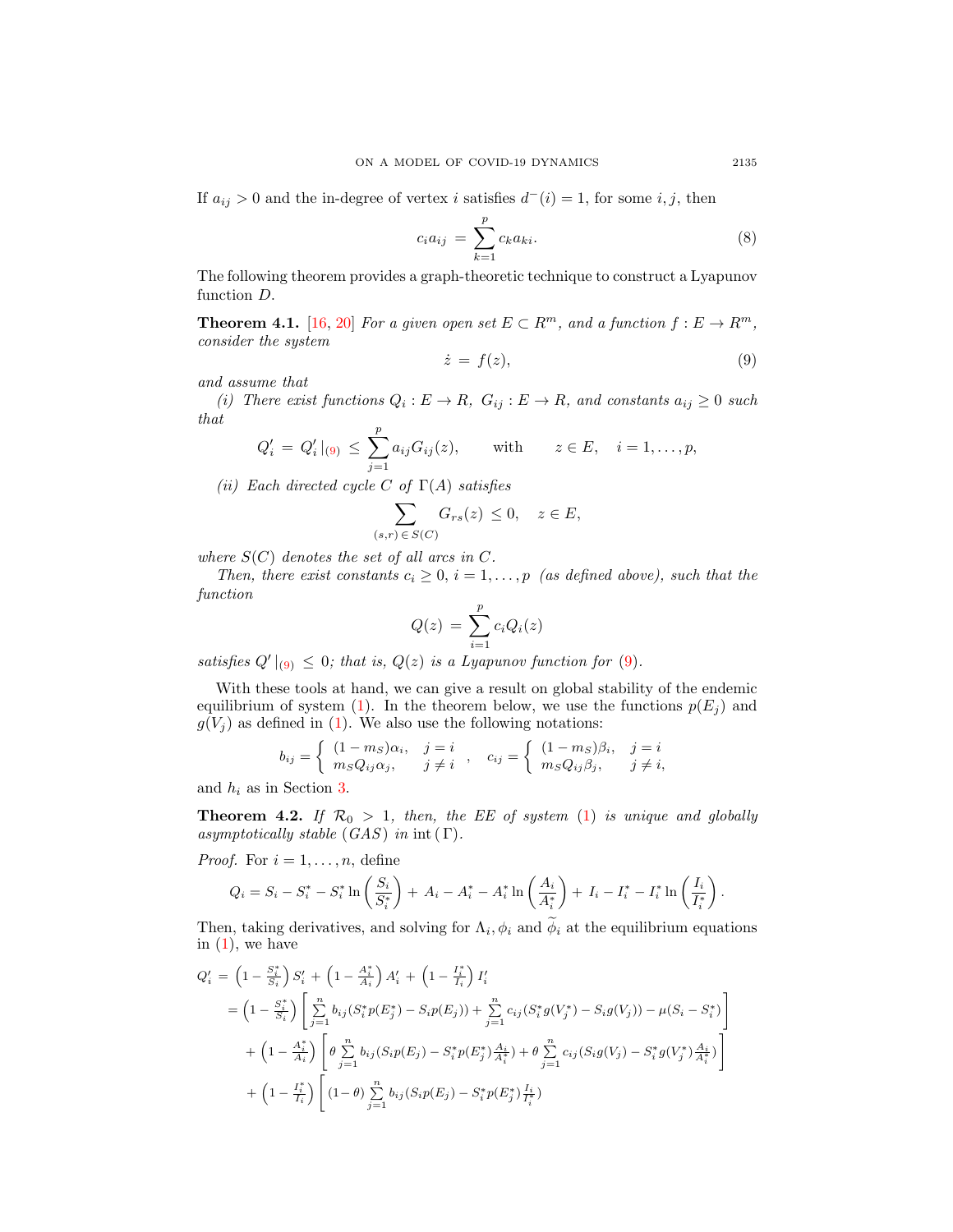$$
+ (1-\theta) \sum_{j=1}^{n} c_{ij} (S_{i}g(V_{j}) - S_{i}^{*}g(V_{j}^{*})\frac{I_{i}}{I_{i}^{*}}) \\ \leq \sum_{j=1}^{n} b_{ij} S_{i}^{*}p(E_{j}^{*}) \left[1 - \frac{S_{i}p(E_{j})}{S_{i}^{*}p(E_{j}^{*})} - \frac{S_{i}^{*}}{S_{i}^{*}p(E_{j}^{*})} + \theta \left( \frac{S_{i}p(E_{j})}{S_{i}^{*}p(E_{j}^{*})} - \frac{A_{i}}{A_{i}^{*}} - \frac{S_{i}p(E_{j})}{S_{i}^{*}p(E_{j}^{*})} \right) \frac{A_{i}}{A_{i}^{*}} - \frac{S_{i}p(E_{j})}{S_{i}^{*}p(E_{j}^{*})} \frac{A_{i}^{*}}{A_{i}^{*}} + 1) \\ + (1-\theta) \left( \frac{S_{i}p(E_{j})}{S_{i}^{*}p(E_{j}^{*})} - \frac{S_{i}^{*}}{S_{i}^{*}} + \frac{g(V_{j})}{S_{j}^{*}p(E_{j}^{*})} - \frac{A_{i}}{A_{i}^{*}} - \frac{S_{i}g(V_{j})}{S_{i}^{*}p(E_{j}^{*})} - \frac{A_{i}}{A_{i}^{*}} - \frac{S_{i}g(V_{j})}{S_{i}^{*}p(E_{j}^{*})} \frac{A_{i}}{A_{i}^{*}} + 1) \\ + (1-\theta) \left( \frac{S_{i}g(V_{j})}{S_{i}^{*}g(V_{j}^{*})} - \frac{S_{i}^{*}}{S_{i}^{*}} - \frac{G_{i}g(V_{j})}{S_{i}^{*}p(E_{j}^{*})} \frac{I_{i}}{I_{i}^{*}} + 1 \right) \\ = \sum_{j=1}^{n} b_{ij} S_{i}^{*}p(E_{j}^{*}) \left[ 2 - \frac{S_{i}^{*}}{S_{i}^{*}} + \frac{g(V_{j})}{p(E_{j}^{*})} - \left( \theta \frac{A_{i}}{A_{i}^{*}} + (1-\theta) \frac{I_{i}}{I_{i}^{*}} \right) - \frac{S_{i}p(E_{j})}{S_{i}^{*}p(E_{j}^{*
$$

for  $i = 1, \ldots, n$ , defining:

$$
Q_{n+i} = V_i - V_i^* - V_i^* \ln \frac{V_i^*}{V_i},
$$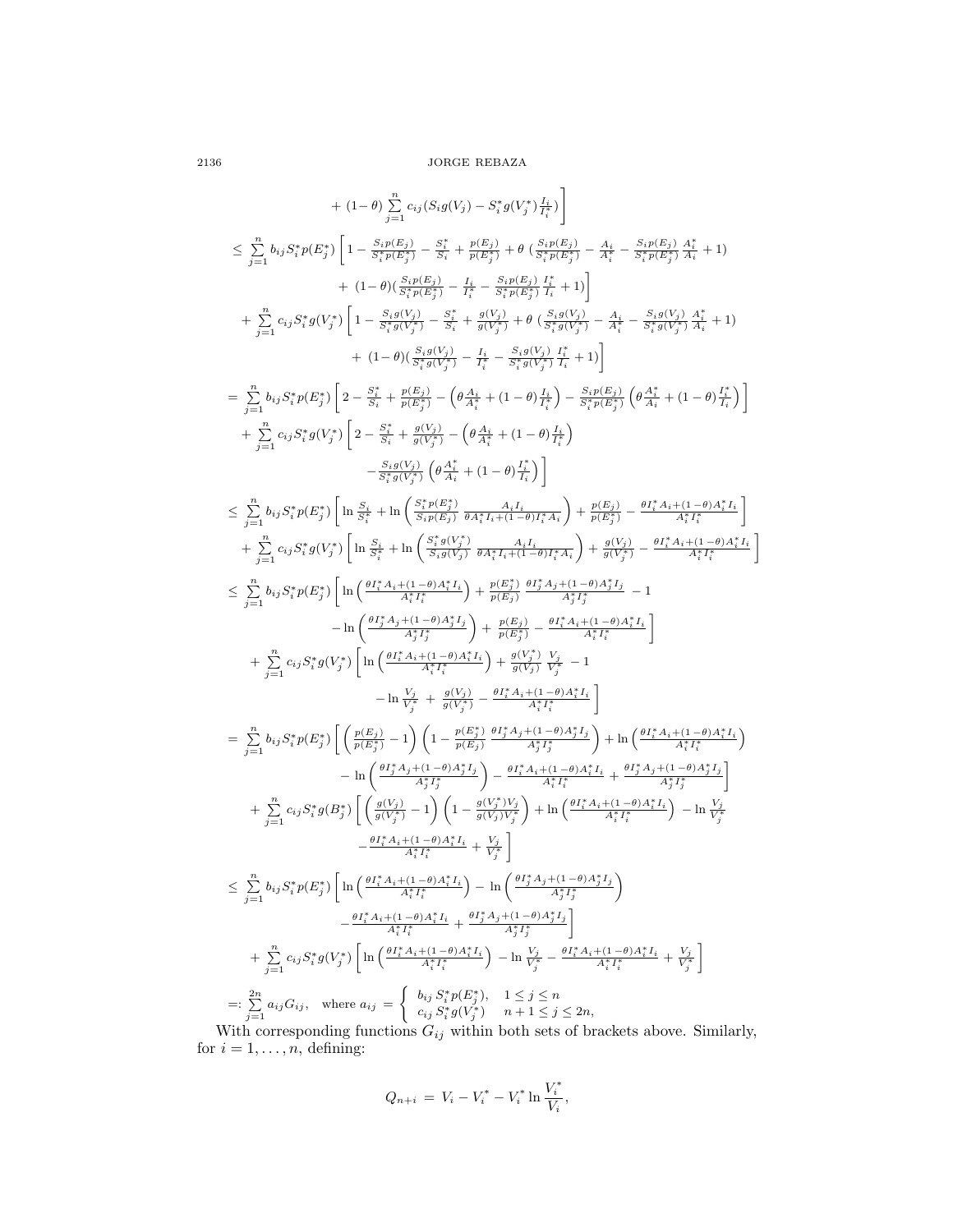we get:

$$
Q'_{n+i} = h_i^* \left[ 1 - \frac{V_i}{V_i^*} + \frac{h_i}{h_i^*} - \frac{h_i}{h_i^*} \frac{V_i^*}{V_i} \right]
$$
  
\n
$$
\leq h_i^* \left[ \ln \left( \frac{h_i^*}{h_i} (\theta \frac{A_i}{A_i^*} + (1 - \theta) \frac{I_i}{I_i^*}) \right) - \ln \left( \theta \frac{A_i}{A_i^*} + (1 - \theta) \frac{I_i}{I_i^*} \right) + \ln \frac{V_i}{V_i^*} - \frac{V_i}{V_i^*} + \frac{h_i}{h_i^*} \right]
$$
  
\n
$$
\leq h_i^* \left[ \frac{h_i^* (\theta I_i^* A_i + (1 - \theta) A_i^* I_i)}{h_i A_i^* I_i^*} - 1 - \ln \frac{\theta I_i^* A_i + (1 - \theta) A_i^* I_i}{A_i^* I_i^*} + \ln \frac{V_i}{V_i^*} - \frac{V_i}{V_i^*} + \frac{h_i}{h_i^*} \right]
$$
  
\n
$$
= h_i^* \left[ \left( \frac{h_i}{h_i^*} - 1 \right) \left( 1 - \frac{h_i^* (\theta I_i^* A_i + (1 - \theta) A_i^* I_i)}{h_i A_i^* I_i^*} \right) + \frac{\theta I_i^* A_i + (1 - \theta) A_i^* I_i}{A_i^* I_i^*} - \frac{V_i}{A_i^*} + \ln \frac{V_i}{V_i^*} \right]
$$
  
\n
$$
= h_i^* \left[ \frac{\theta I_i^* A_i + (1 - \theta) A_i^* I_i}{A_i^* I_i^*} - \frac{V_i}{V_i^*} + \ln \frac{V_i}{V_i^*} \right]
$$
  
\n
$$
\leq h_i^* \left[ \frac{\theta I_i^* A_i + (1 - \theta) A_i^* I_i}{A_i^* I_i^*} - \ln \frac{\theta I_i^* A_i + (1 - \theta) A_i^* I_i}{A_i^* I_i^*} - \frac{V_i}{V_i^*} + \ln \frac{V_i}{V_i^*} \right]
$$
  
\n
$$
=: a_{n+i,i} G_{n+i,i}.
$$

With the coefficients  $a_{ij} > 0$  found above, we can construct the digraph  $\Gamma(A)$ shown in Figure [1](#page-9-0) so that along any cycle C, we get  $\sum_{(s,r)\in S(\mathcal{C})} G_{rs} = 0$ . More specifically,  $G_{ij} + G_{ji} = G_{n+i, i} + G_{i, n+i} = G_{ij} + G_{n+i, i} + G_{j, n+i} = 0.$ 

Then, we can let

$$
Q := \sum_{i=1}^{n} c_i Q_i + \sum_{i=1}^{n} c_{n+i} Q_{n+i},
$$

for some constants  $c_i \geq 0$ ,  $i = 1, ..., 2n$ . Also observe that the in-degree of node  $n+i$  satisfies  $d^-(n+i) = 1$ , so that from [\(8\)](#page-6-2) we get  $c_{n+i} = \sum_{i=1}^{n}$  $\sum_{j=1} c_j a_{j,n+i}/a_{n+i,i}.$ On the other hand, note that  $G_{i,n+j} + G_{n+j,j} = G_{ij}$ . Then, following the same approach used in [\[20\]](#page-11-12), we get

$$
Q' \leq \sum_{i=1}^{n} c_i \sum_{j=1}^{n} a_{ij} G_{ij} + \sum_{i=1}^{n} c_i \sum_{j=1}^{n} a_{i,n+j} G_{i,n+j} + \sum_{i=1}^{n} \sum_{j=1}^{n} c_j a_{j,n+i} G_{n+i,i}
$$
  
= 
$$
\sum_{i=1}^{n} \sum_{j=1}^{n} c_i (a_{ij} + a_{i,n+j}) \left[ \ln \left( \frac{\theta I_i^* A_i + (1-\theta) A_i^* I_i}{A_i^* I_i^*} \right) - \ln \left( \frac{\theta I_j^* A_j + (1-\theta) A_j^* I_j}{A_j^* I_j^*} \right) \right. \\ - \frac{\theta I_i^* A_i + (1-\theta) A_i^* I_i}{A_i^* I_i^*} + \frac{\theta I_j^* A_j + (1-\theta) A_j^* I_j}{A_j^* I_j^*} \right].
$$

One can let  $\tilde{a}_{ij} = a_{ij} + a_{i,n+j}$ , and consider the corresponding digraph  $\Gamma(\tilde{A})$ . Then, with the new cofactors  $\widetilde{c}_i$  and  $\widetilde{c}_{n+i} = \sum_{i=1}^n$  $\sum_{j=1}^{\infty} \widetilde{c}_j \frac{a_{j,n+i}}{a_{n+i,i}}, i = 1, \ldots, n$ , a Lyapunov function for [\(1\)](#page-2-0) is given by  $\widetilde{Q} = \sum_{i=1}^{n} \widetilde{c}_i Q_i + \sum_{i=1}^{n} \widetilde{c}_{n+i} Q_{n+i}$ . Then, applying [\(8\)](#page-6-2), one can verify that

$$
\widetilde{Q}' \leq \sum_{i=1}^n \sum_{j=1}^n \widetilde{c}_i \widetilde{a}_{ij} \left[ \ln \left( \frac{\theta I_i^* A_i + (1-\theta) A_i^* I_i}{A_i^* I_i^*} \right) - \ln \left( \frac{\theta I_j^* A_j + (1-\theta) A_j^* I_j}{A_j^* I_j^*} \right) - \frac{\theta I_i^* A_i + (1-\theta) A_i^* I_i}{A_i^* I_i^*} + \frac{\theta I_j^* A_j + (1-\theta) A_j^* I_j}{A_j^* I_j^*} \right] = 0.
$$

In addition, one can show that the endemic equilibrium  $(S_i^*, A_i^*, I_i^*, D_i^*, V_i^*)$  is the largest (and only) invariant set for which  $\tilde{Q}'=0$ . Then, using LaSalle's invariance principle we conclude that such equilibrium is globally asymptotically stable in  $int(\Gamma)$ , and thus unique.  $\Box$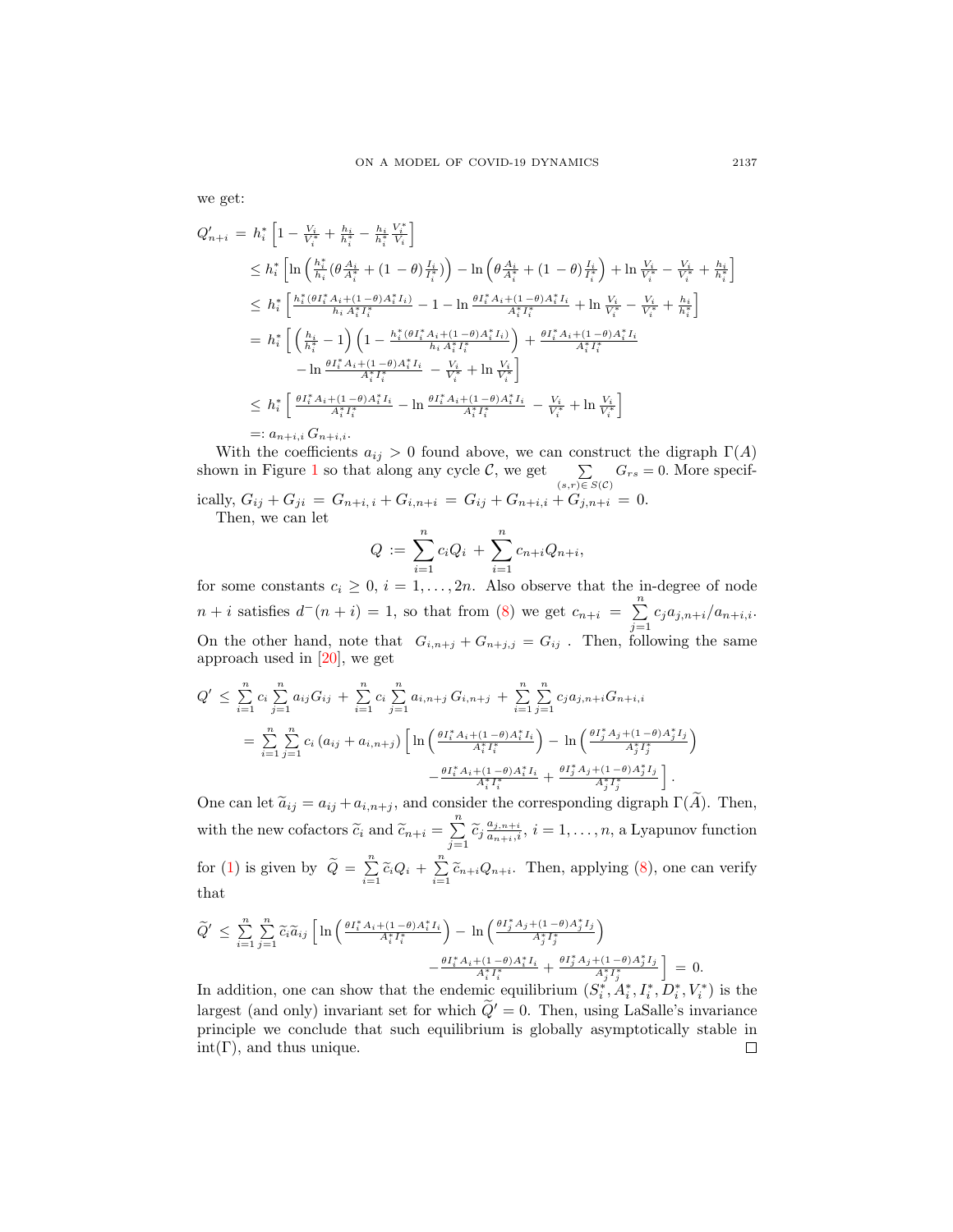

<span id="page-9-0"></span>FIGURE 1. The digraph  $\Gamma(A)$ 



FIGURE 2. Simulation for  $n = 2$ . Populations in one community of 200K people.

5. Final remarks. A general theoretical model of COVID-19 dynamics has been proposed. The model considers the connection and interaction between people from n different communities. The disease can spread through direct (person-toperson) or indirect (humans exposed to contaminated environment) transmission. While most infection transmission might happen within a given community, as people move from their original community  $i$  to community  $j$ , they can either get infected through contact with (asymptomatic or symptomatic) infected people or contaminated surfaces in node  $j$ , or they can pass the disease to susceptible people and shed pathogens in the environment in node  $j$ , and go back to their node  $i$ . The possibility of people getting infected when handling disease-induced dead bodies, and the dynamics of pathogen concentration are also included in the model. A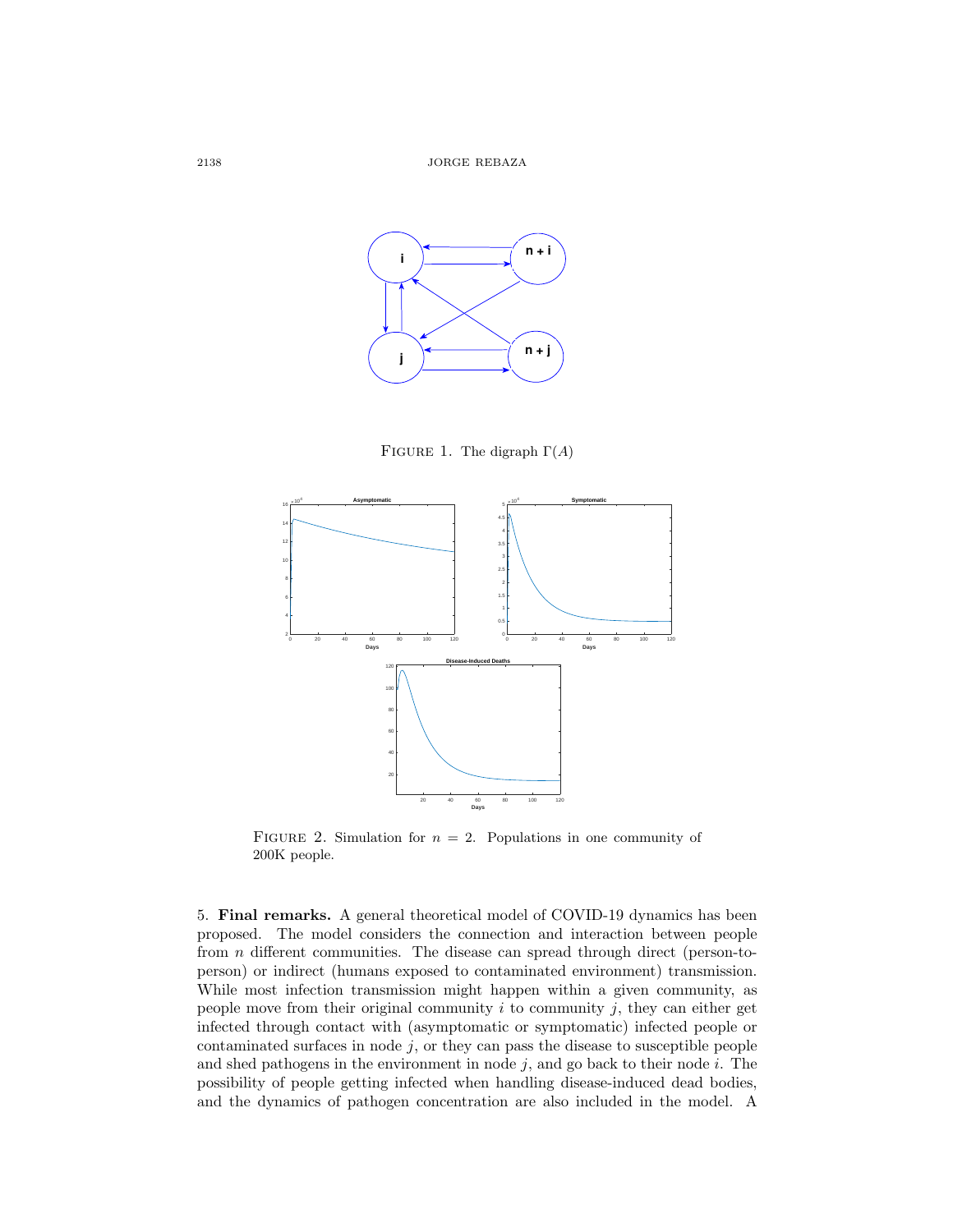simple simulation of a 2-node system is shown above, assuming 200K and 400K people in the communities respectively.

For the particular case of the U. S., after about five months of the first case reported, the number of asymptomatic people seems to be much larger of that of symptomatic, and they seem to be the group most responsible for recent spikes in the number of infections and spreading of the disease. This is probably explained in part because of the inconsistent protocols about reopening the country, with strategies varying very much from state to state and from county to county, ignoring the role that connectivity and human mobility across counties and states play in the persistence of the disease.

Using matrix and graph-theoretic techniques from [\[16,](#page-11-11) [20\]](#page-11-12), it was shown that when the basic reproduction number  $\mathcal{R}_0$  satisfies  $\mathcal{R}_0 \leq 1$ , the disease-free equilibrium point is globally stable, whereas for  $\mathcal{R}_0 > 1$  it loses stability and an endemic equilibrium exists; it was then proved that such endemic equilibrium is unique and globally stable in the interior of a feasible region Γ.

Model [\(1\)](#page-2-0) includes the following cases: If all  $\alpha_i = 0$ , then only indirect transmission is possible; if all  $\beta_i = 0$ , then only direct transmission is possible; if  $\theta = \tau = \lambda = 0$  and all  $\phi_i = 0$ , then asymptomatic and symptomatic individuals are merged into simply infected individuals; if  $m<sub>S</sub> = m<sub>I</sub> = 0$ , then transmission is only possible within a given patch; finally, if  $n = 1$ , then the model reduces to one isolated community.

This work builds on previous research on modeling and analyzing mathematical models of COVID-19 and other disease epidemics, including those in [\[2,](#page-10-0) [5,](#page-10-7) [9,](#page-11-4) [8,](#page-10-4) [10,](#page-11-0) [13,](#page-11-1) [15,](#page-11-18) [16,](#page-11-11) [21,](#page-11-9) [26\]](#page-11-3). Some extensions and generalizations of this model are possible for future research, such as splitting infectious people into tested (or detected) and non-tested (not detected), isolated and not isolated, adding the exposed stage into the dynamics, and possibly also splitting symptomatic into those with mild and those with severe symptoms.

Acknowledgments. I would like to thank the anonymous referees for their valuable feedback and suggestions, which led to the improvement of this article.

### **REFERENCES**

- <span id="page-10-6"></span>[\[1\]](http://www.ams.org/mathscinet-getitem?mr=MR1298430&return=pdf) A. Berman and R. J. Plemmons, *[Nonnegative Matrices in the Mathematical Sciences](http://dx.doi.org/10.1137/1.9781611971262)*, Classics in Applied Mathematics, 9, SIAM, Philadelphia, PA, 1994.
- <span id="page-10-0"></span>[\[2\]](http://www.ams.org/mathscinet-getitem?mr=MR3943355&return=pdf) K. Bessey, M. Mavis, J. Rebaza and J. Zhang, [Global stability analysis of a general model of](http://dx.doi.org/10.1515/msds-2019-0002) [Zika virus,](http://dx.doi.org/10.1515/msds-2019-0002) Nonauton. Dyn. Syst., 6 (2019), 18–34.
- <span id="page-10-3"></span>[3] M. Calmon, Considerations of coronavirus (COVID-19) impact and the management of the dead in Brazil, [Forensic Science Internat: Reports](http://dx.doi.org/10.1016/j.fsir.2020.100110), 2020. In press.
- <span id="page-10-2"></span>[4] Center for Disease Control and Prevention (CDC), Coronavirus Disease (COVID-19), 2020. Available from: <https://www.cdc.gov/coronavirus/2019-ncov/index.html>.
- <span id="page-10-7"></span>[\[5\]](http://www.ams.org/mathscinet-getitem?mr=MR3593429&return=pdf) C. Cross, A. Edwards, D. Mercadante and J. Rebaza, [Dynamics of a networked connectivity](http://dx.doi.org/10.3934/dcdsb.2016102) [model of epidemics,](http://dx.doi.org/10.3934/dcdsb.2016102) Discrete Contin. Dyn. Syst. Ser. B, 21 (2016), 3379–3390.
- <span id="page-10-1"></span>[6] R. Cui, [Asymptotic profiles of the endemic equilibrium of a reaction-diffusion-advection SIS](http://dx.doi.org/10.3934/dcdsb.2020217) [epidemic model with saturated incidence rate,](http://dx.doi.org/10.3934/dcdsb.2020217) Discrete Contin. Dyn. Syst. Ser. B, (2020).
- <span id="page-10-5"></span>[\[7\]](http://www.ams.org/mathscinet-getitem?mr=MR1057044&return=pdf) O. Diekmann, J. A. Heesterbeek and J. A. Metz, [On the definition and the computation of](http://dx.doi.org/10.1007/BF00178324) the basic reproduction number ratio  $R_0$  [in models for infectious diseases in heterogeneous](http://dx.doi.org/10.1007/BF00178324) [populations,](http://dx.doi.org/10.1007/BF00178324) J. Math. Biol., 28 (1990), 365–382.
- <span id="page-10-4"></span>[8] M. Gatto, E. Bertuzzo, L. Mari, S. Miccoli, L. Carraro, R. Casagrandi and A. Rinaldo, [Spread and dynamics of the COVID-19 epidemic in Italy: Effects of emergency containment](http://dx.doi.org/10.1073/pnas.2004978117) [measures,](http://dx.doi.org/10.1073/pnas.2004978117) Proceed. Nat. Acad. of Scienc., 117 (2020), 10484–10491.